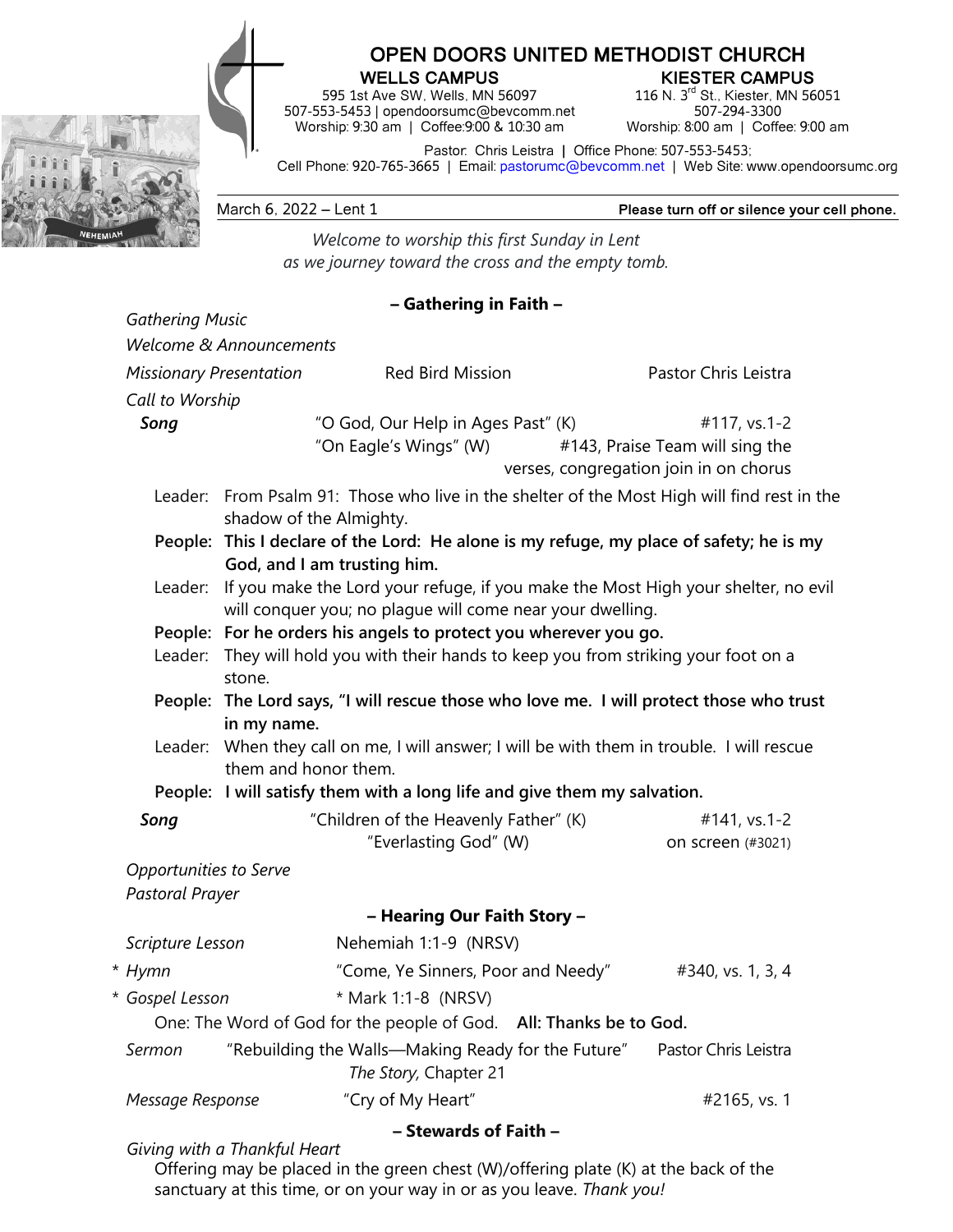*• • • • • • • • • • • • •* 

*Prayer of Thanksgiving*

Communion Song **has a metally with the Search Communion Song in the Using Bread"** and the metallong the metallong

*The Great Thanksgiving and The Lord's Prayer* **pg. 9** pg. 9

*Receiving the Gifts of Bread and Cup*

*You are invited to commune in your seats from the pre-packaged communion set as directed by the pastor. The pre-packaged sets are there for you to pick up as you enter the sanctuary. Everyone is welcome to the Lord's table in the United Methodist Church, as Christ's act of love is offered to all. After you have communed, please discard the empty cup in the trash receptacle. Thank you.*

*Prayer after Receiving*

*\* Benediction* 

### **– Sending Forth –**

*\* Hymn of Going Forth* "The Servant Song" #2222, vs. 1-4

*\* Postlude – The Church Scatters for Ministry . . .*

\* \* \* \* \* \* \* \* \* \* \* \* \* \* \* \*

**Keep in your prayers this week:** For peace in Ukraine; Alan Stensrud, Rita Bebler, Joan Christian, Michelle Viesselman, and Bebo Getchell in their fight against cancer; Wanda Kothlow as she continues to gain strength and endurance at home; and Brenda Johnson's sister, Cherie, in her fight against Covid-19; Carol Tibodeau for the loss of her cousin, Brad, to Covid, and for healing of her back; Alan Yokiel; all others who are dealing with health issues; all those grieving, hurting, and lonely; all those struggling with challenging life situations; the victims of natural disasters all around the world; all those serving in the military and their families.

### *Announcements*

**Today,** March 6, in our journey through *The Story*, we'll finish the Old Testament and make ready for the future. On March 13, we'll be covering the birth of the King – Christmas in March!

*• • • • • • • • • • • • •*  **Choir practice** will start up again next Wednesday, March 9, at 7:00 p.m. in the sanctuary. Anyone who was part of the choir and anyone who would like to become part of this group is invited to come to begin the rebuild. Hopes and plans are to be able to provide choral music for the Palm Sunday and Easter services.

*• • • • • • • • • • • • •* 

Everyone Come! You all are invited out for Supper! Enjoy good food and good company!

5:00-6:00 pm each Wednesday in the Wells Campus basement

**March 9 Menu**: Egg Bake, Cinnamon Rolls, Pizza Prepared by Alice Oleson and Mary Loveless

**Volunteers are needed to cook the Wednesday meal on March 16** and future dates. A sign-up sheet is on the bulletin board or call Sarah in the office to sign up or if you have any questions. The church will cover the cost of the groceries from free-will donations for the meal and budgeted funds.

*• • • • • • • • • • • • •* 

**Today and the next two Sundays,** we will be introducing you to the missionaries/missions that the Ministry Council thought the congregation would be most interested in supporting with our prayers and dollars. There four total and you will have a chance to vote for your favorite **on March 27.** We will then form a Covenant Relationship with the missionary or mission with the most votes. Ballots will be mailed out to each household and we will accept any form of vote, on the ballot, email, or phone vote.



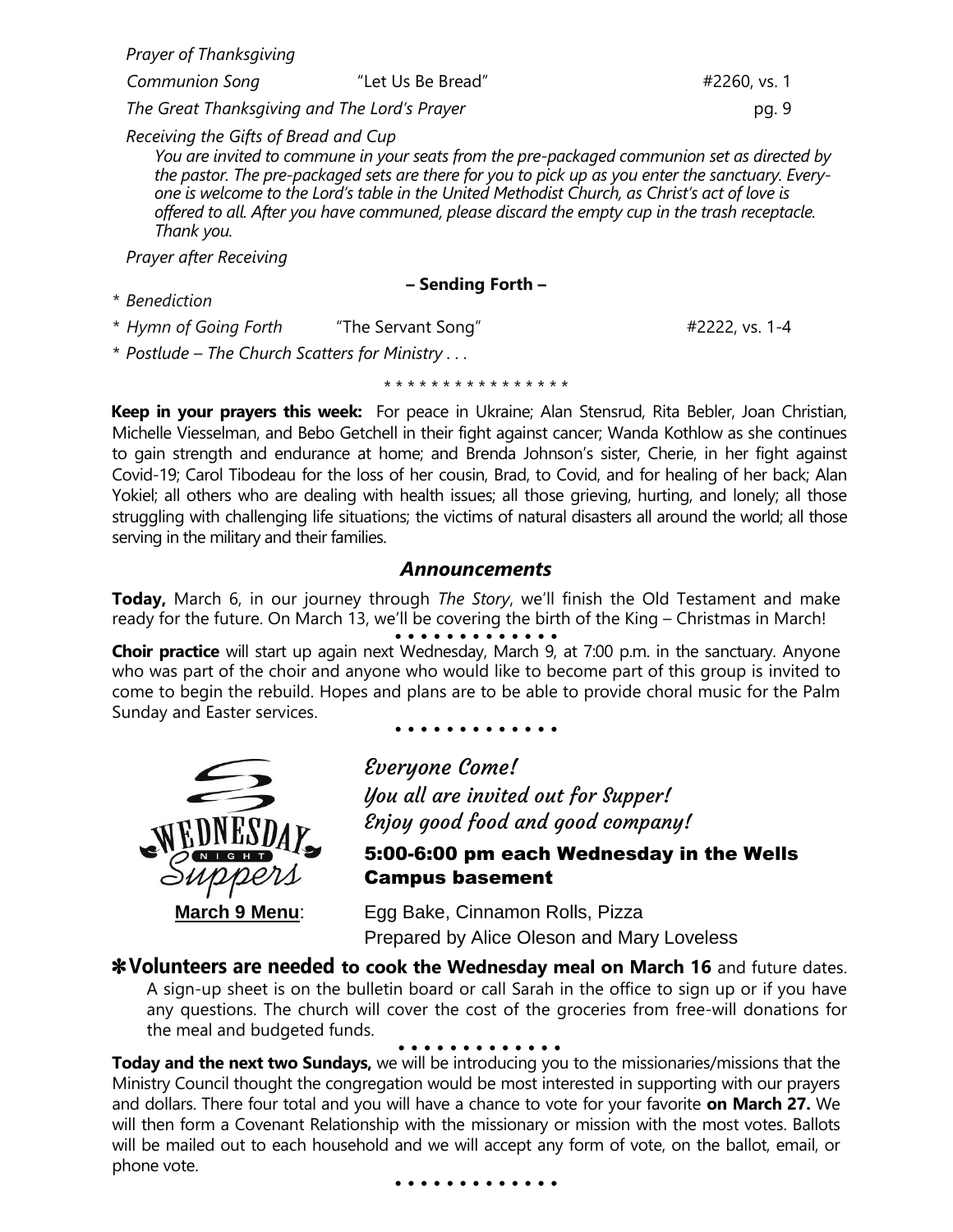**The Lenten Offering this year** will go towards our Covenant Relationship commitment to the missionary/mission that we will be voting for on March 27. The possibilities are Lorraine Charinda–D.R. of Congo, Red Bird Mission–Kentucky, Sara Flores–Ecuador, and Rev. D. Yang–Laos. Please use the special Lenten envelope in the pew pockets.

*• • • • • • • • • • • • •* 

**Today we take our monthly offering for the Little Red Food Pantry.** Food items may be placed in the tub in the entryway and financial gifts in the jar. Thanks!

*• • • • • • • • • • • • •* 

*Savior: What the Bible Says About the Cross* is a book by Magrey deVega that Pastors Chris and David Leistra will be discussing in a recorded conversation for the season of Lent. You can find it linked to Open Door's Facebook page and website. There will be six videos over six weeks, going online each Tuesday during Lent. Feel free to post comments and questions and be a discussion starter!

*• • • • • • • • • • • • • • • • • • • • • • • • • • • • • • • • • • • • • • • • • • • • • • • • • • • • • • • •* 



# Grain Bin Homes – Aren't they a great idea?!? And they come from Iowa!

We have \$3,115 towards our goal of \$7,500. For every \$750 donated, we will add one-half "ring" to the grain bin wall display in the sanctuary until we have the bin completed.

## **MISSION-OF-THE-QUARTER**

Safe T Home® is a hurricaneproof grain bin home designed and built by Sukup Manufacturing Co. in partnership with GoServ Global that is saving and transforming lives for people in developing countries around the world.



The Safe T Home can withstand the devastating hurricanes and earthquakes that have plagued Haiti over the last decade. In fact, in 2016 when Hurricane Matthew hit Haiti with 145 mph winds, all 200 of the grain bin homes that were built there remained strong with only minimal damage, while only 10% of the traditional homes remained.

A suitable dwelling for all phases of a recovery effort emergency, transitional, or permanent - the Safe T Home is:

- Made of 20-guage galvanized steel for 75 year life expectancy
- Withstands hurricane winds (145 mph) and is highly earthquake resistant
- 100% termite, fire, and water proof
- Assembles on site with simple hand tools
- Comes with a solar panel and has water collection potential
- Houses up to 10 people in bunk beds in a standard 18' unit that contains a loft
- Can shelter up to 60 people during a natural disaster

The complete cost of one Safe T Home is \$7500 - \$5700 for materials, \$1500 shipping, and \$300 for a cement foundation. This is our goal. Won't you help us complete an entire home for a needy family? If we can do that, Sukup will engrave the home with our church's name and let us know where it is providing a safe shelter for a family in need.

For more information, check out the January OneWay and the websites: www.goservglobal.org and www.sukup.com/safe-thome

To donate, make check out to Open Doors UMC and write Safe T Home in the memo line.